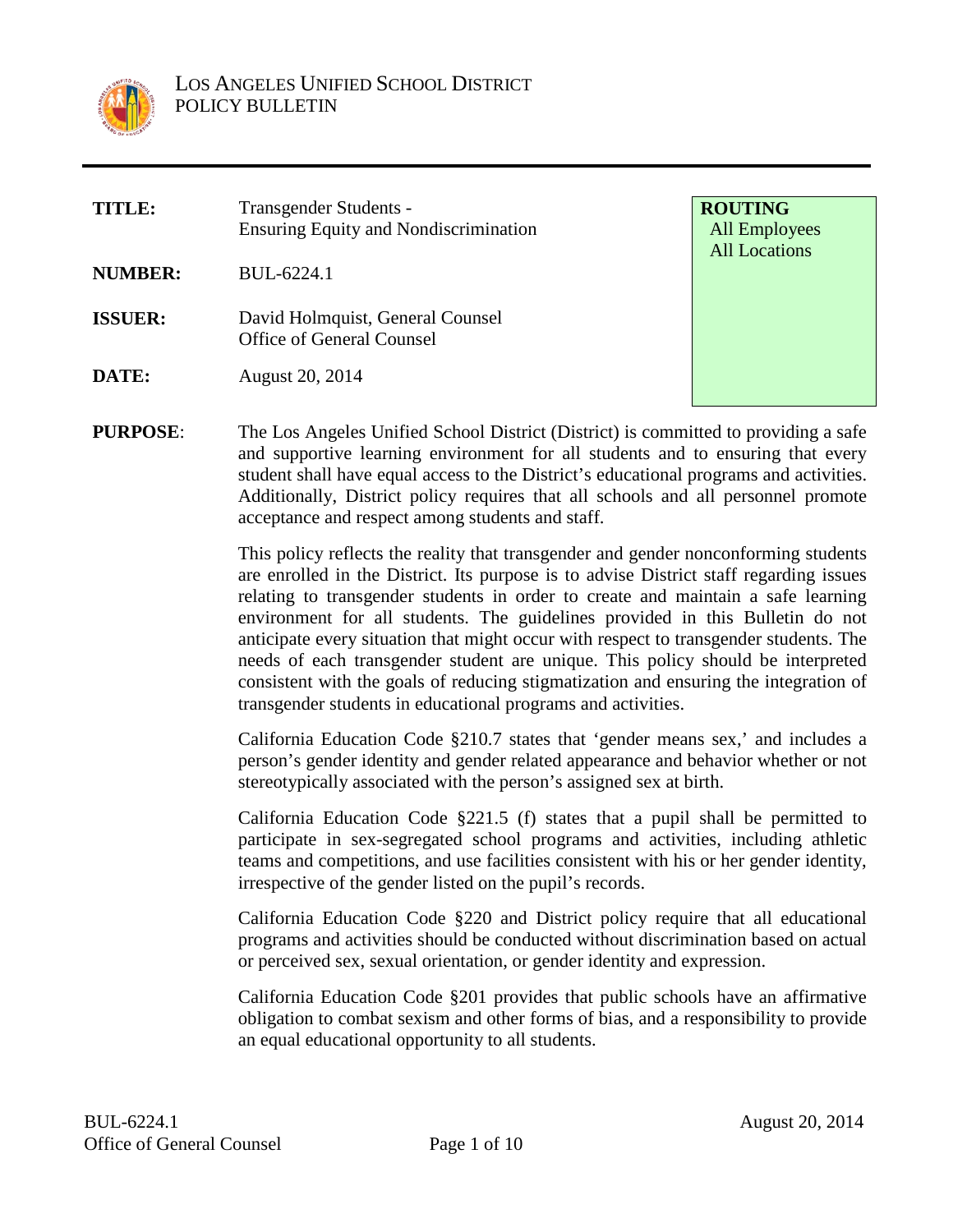

Title IX of the Education Amendments of 1972 states, "No person…shall, on the basis of sex, be excluded from participation in, be denied the benefits of, or be subjected to discrimination under any education program or activity receiving federal financial assistance."

This Bulletin provides guidelines to ensure protection, respectful treatment, and equal access to educational programs and activities for transgender students.

**MAJOR CHANGES:** This Bulletin replaces REF-1557.1, "Transgender and Gender Variant Students - Ensuring Equity and Nondiscrimination," dated September 9, 2011, issued by the Office of General Counsel. It provides updated information and guidance to schools regarding issues related to transgender students.

- **GUIDELINES:** The following guidelines apply:
	- I. Definitions The following definitions are not meant to label, but are intended as functional descriptors:
		- A. Gender: a person's actual sex or perceived sex, and includes a person's perceived identity, appearance, or behavior, whether or not that identity, appearance or behavior is different from that traditionally associated with a person's sex at birth [Title 5, California Code of Regulations, §4910(k)].
		- B. Gender Identity: a person's internal, deeply rooted identification as female, male or a non-binary understanding of gender, regardless of one's assigned sex at birth. The responsibility for determining an individual's gender identity rests with the individual.
		- C. Gender Expression: A person's gender-related appearance and behavior whether or not stereotypically associated with the person's assigned sex at birth. Students who adopt a presentation that varies from the stereotypic gender expectations sometimes may describe themselves as gender nonconforming, gender queer, or gender fluid.
		- D. Gender Nonconforming: Displaying a gender identity or expression that may differ from those typically associated with one's sex assigned at birth. A person's gender expression may differ from stereotypical expectations about how females and males are "supposed to" look or act. Gender nonconforming is not synonymous with transgender; not all gender nonconforming students identify as transgender.
		- E. Transgender: A person whose gender identity differs from their gender assigned at birth, and whose gender expression consistently varies from stereotypical expectations and norms. A transgender person desires to live persistently by a gender that differs from that which was assigned at birth.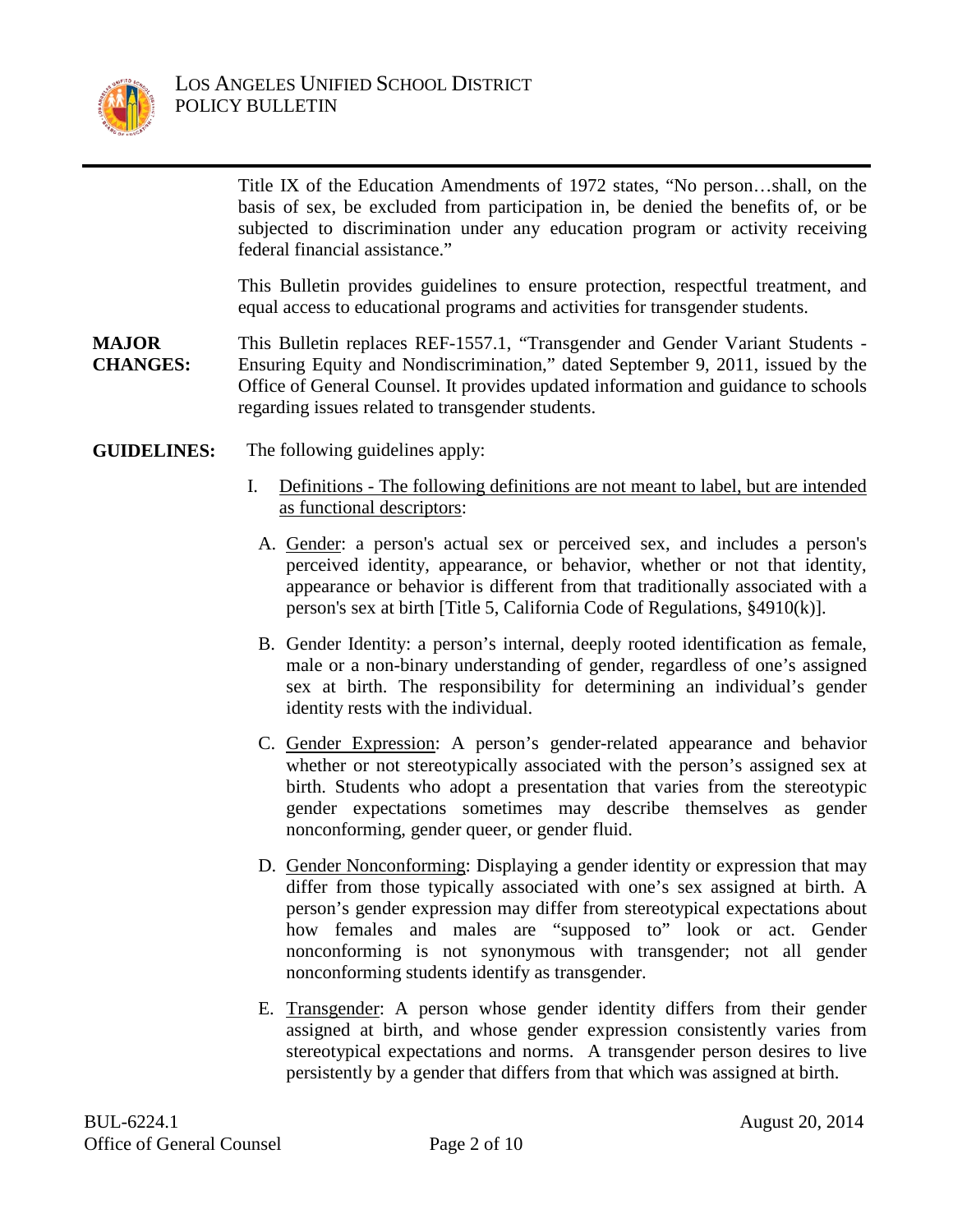

- F. Transition: Each transgender person has a unique process in which they go from living and identifying as one gender to living and identifying as another. Gender transition can occur at any age. It begins internally then expands to external expression. This can include social, medical and/or a legal transition.
- G. LGBTQ: An acronym that stands for "lesbian, gay, bisexual, transgender, and queer/questioning." Questioning incorporates those who are uncertain or fluid about their sexual orientation and/or gender identity.
- H. Sex: The biological condition or quality of being female or male.
- I. Sexual Orientation: A person's emotional and sexual attraction to another person based on the gender of the other person. Common terms used to describe sexual orientation include, but are not limited to, heterosexual, lesbian, gay, and bisexual. Sexual orientation and gender identity are different.
- II. Guiding Principles and Requirements

The school shall accept the gender identity that each student asserts. There is no medical or mental health diagnosis or treatment threshold that students must meet in order to have their gender identity recognized and respected. The assertion may be evidenced by an expressed desire to be consistently recognized by their gender identity. Students ready to socially transition may initiate a process to change their name, pronoun, attire, and access to preferred activities and facilities. Each student has a unique process for transitioning. The school shall customize support to optimize each student's integration.

- A. Privacy and Confidentiality
	- 1. All persons, including students, have a right to privacy. This includes keeping a student's actual or perceived gender identity and expression private. Such private information shall be shared only on a need to know basis.
	- 2. Students have the right to openly discuss and express their gender identity and expression, and to decide when, with whom, and how much information to share.
	- 3. District and school personnel may encounter situations where transgender students have not disclosed their transgender status. School personnel must be mindful of the confidentiality and privacy rights of students when communicating with others, so as to not reveal, imply, or refer to a student's gender identity or expression.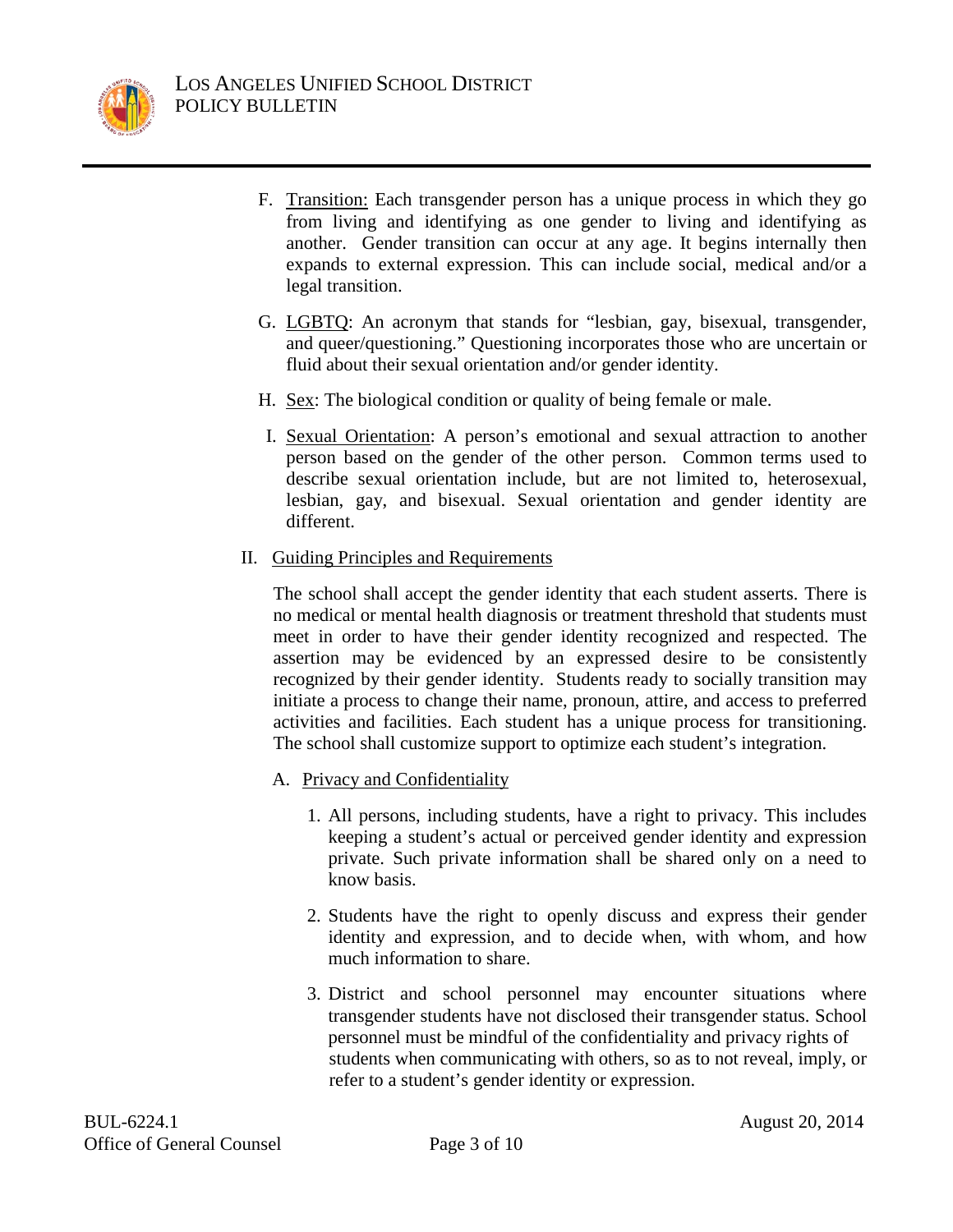

- 4. To ensure confidentiality when discussing a particular concern such as conduct, discipline, grades, attendance, or health, school personnel's focus should be specifically school-related and not on the student's gender identity or expression.
- B. Official Records
	- 1. The District is required to maintain in perpetuity mandatory permanent pupil records ("official records") which include the legal name of the student and the student's gender as indicated on official government issued documents such as birth certificates, passports and identification cards/permits. The official records may include but are not limited to progress and grade reports, transcripts, assessment data, health records, discipline records, Individualized Education Programs (IEP), Section 504 Plans and the cumulative card and file (folder).
	- 2. The District will change a student's name and gender on official records when the name of the student is changed by the appropriate court action, such as by a change of name proceedings. The new name is the official legal name of the student for all purposes, including school registration. Upon the submission of proper evidence of the court order, the student's official name and gender in all school records shall be changed to reflect the legal name change.
- C. Unofficial Records
	- 1. The District shall permit a student to use a preferred name and gender on unofficial records. The unofficial records may include but are not limited to identification badges, classroom and homeroom rosters, certificates, programs, announcements, office summons and communications, team and academic rosters, diplomas, newspapers, newsletters, yearbooks and other site-generated unofficial records. The preferred name shall also appear on the student's cumulative folder (official record) as "Also Known As" (AKA).
	- 2. The District shall input the student's preferred name and gender in the appropriate fields of the District's electronic data system to indicate how the student's name and gender will appear on unofficial records.
	- 3. The District shall permit a student or parent/legal guardian to request a change of name and/or gender so that a student may be registered in school under a name and gender that corresponds with the student's gender identity without obtaining a court order or without changing the student's official records (See BUL-5703.2 Names and/or Gender of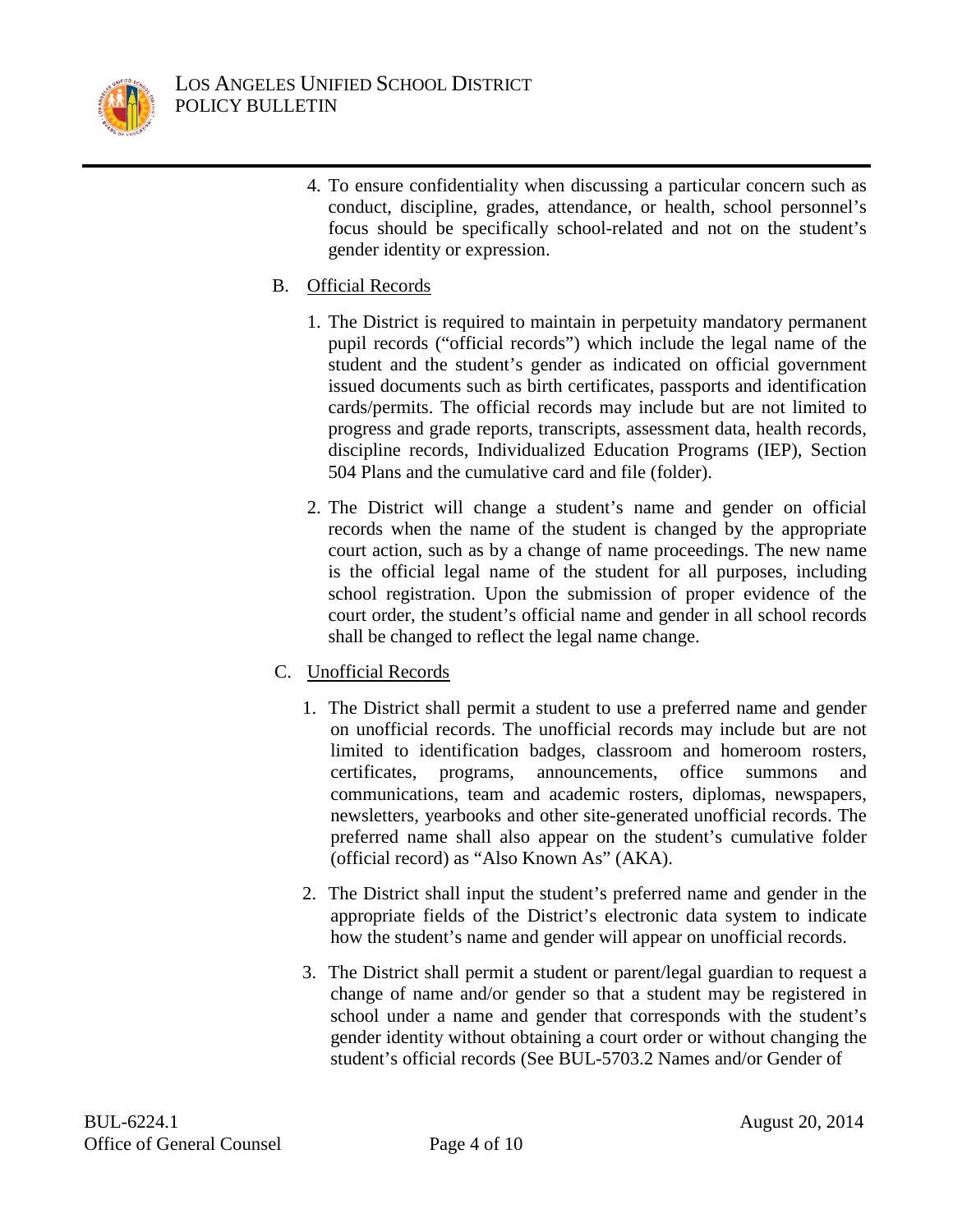

- 4. Pupils for Purposes of School Records, dated July 17, 2014, issued by the Office of Data and Accountability).
- 5. After the school receives and verifies the contents of the completed form, the school shall change the name and/or gender of the student in the District's electronic data system and enter the preferred name as AKA in the cumulative folder. In the cumulative folder and registration card, name and gender should be cross-referenced.
- D. Names/Pronouns
	- 1. Students shall be addressed by the name and pronoun that corresponds to their gender identity asserted at school without obtaining a court order, changing their official records or obtaining parent/legal guardian permission.
	- 2. Students shall be known by their name and gender of identity. However, there may be situations (e.g., communications with the family, official state or federal records, and assessment data) where it may be necessary and recommended for staff to be informed of the student's legal name and gender. In these situations, staff should prioritize the safety, confidentiality, and respect of the student in a manner that affirms the law.
	- 3. If school personnel are unsure how a student wants to be addressed in communications to the home or in conferences with parents/legal guardians, they may privately ask the student. For communications with a student's parent/legal guardian, school personnel should refer to this policy's prior section on "Privacy and Confidentiality."
	- 4. Every effort should be made to use the preferred names and pronouns consistent with a student's gender identity. While inadvertent slips or honest mistakes may occur, the intentional and persistent refusal to respect a student's gender identity is a violation of District poli cy.
- E. Restroom Accessibility
	- 1. Schools may maintain separate restroom facilities for male and female students. Students shall have access to restrooms that correspond to their gender identity asserted at school.
	- 2. If a student desires increased privacy, regardless of the underlying reason, the administrator shall make every effort to provide the student with reasonable access to an alternative restroom such as a single-stall restroom or the health office restroom. The use of a restroom should be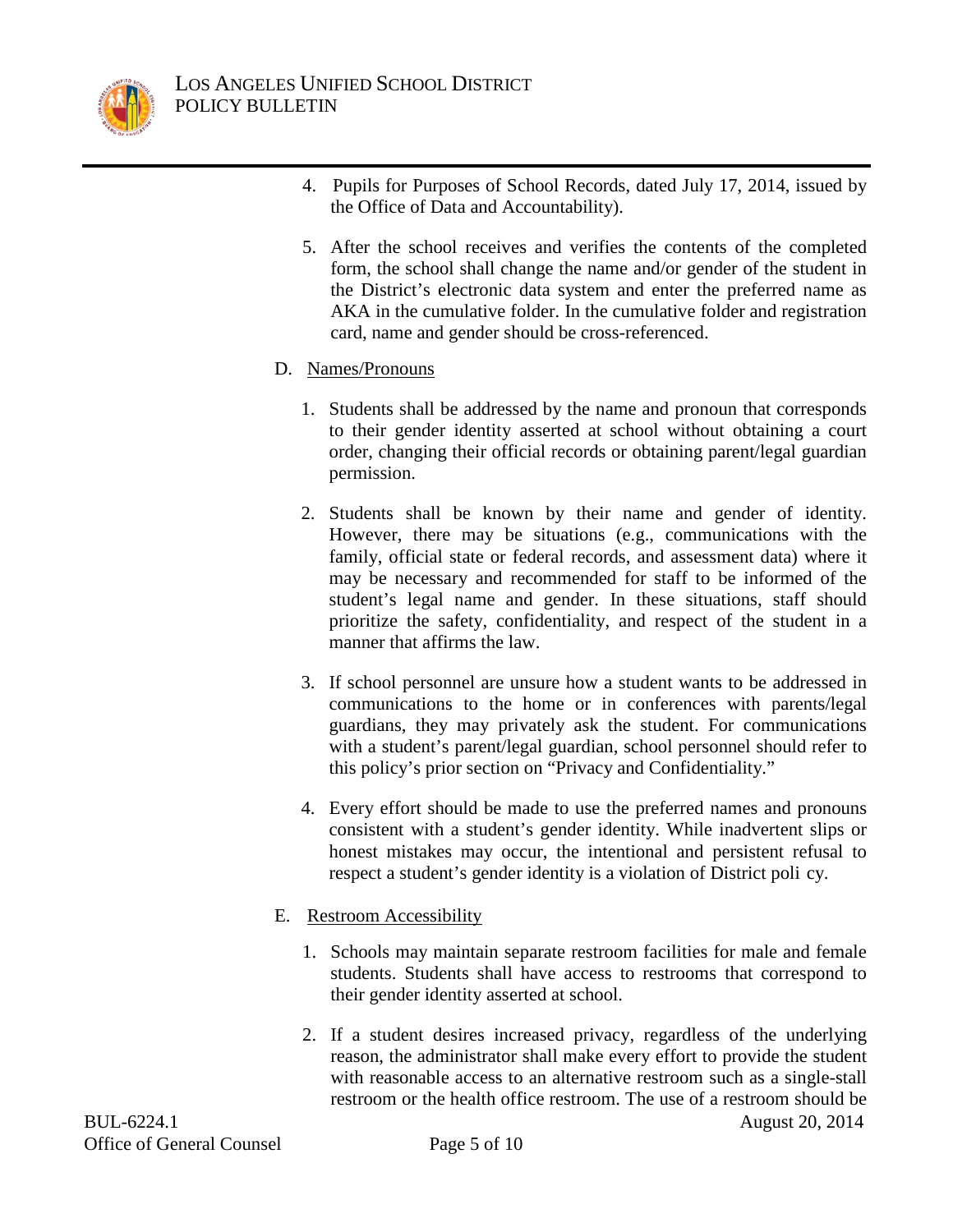

determined by the student's choice; no student shall be compelled to use an alternative restroom.

- 3. Administrators may take steps to designate single stall "gender neutral" restrooms on their campus.
- F. Locker Room Accessibility
	- 1. Schools may maintain separate locker room facilities for male and female students. Students shall have access to the locker room facility that corresponds to their gender identity asserted at school.
	- 2. If there is a request for increased privacy, *any* student shall be provided access to a reasonable accommodation such as:
		- a. Assignment of a student locker in near proximity to the coaches' office or a supportive peer group.
		- b. Use of a private area within the public area of the locker room facility (e.g. nearby restroom stall with a door or an area separated by a curtain).
		- c. Use of a nearby private area (e.g. nearby restroom or a health office restroom).
		- d. A separate changing schedule.
- G. Sports, Athletics, and Physical Education
	- 1. Physical education classes are typically co-gender. In the event that the classes or activities are sex-segregated, transgender students shall participate in physical education by their gender identity asserted at school.
	- 2. When conducting physical education classes and fitness evaluations, the teacher will address and evaluate the student by their gender of identity. Performance on the state physical fitness test (Fitnessgram) is evaluated by the State of California in accordance with the sex reported on the student's initial enrollment, even when the student identifies as transgender. In these events, the physical education teacher shall make every effort to maintain confidentiality of student information.
	- 3. Participation in competitive athletics, intramural sports, athletic teams, competitions, and contact sports shall be facilitated in a manner consistent with the student's gender identity asserted at school and in accordance with the California Interscholastic Federation bylaws (Gender Identity Participation, 300.D, page 56).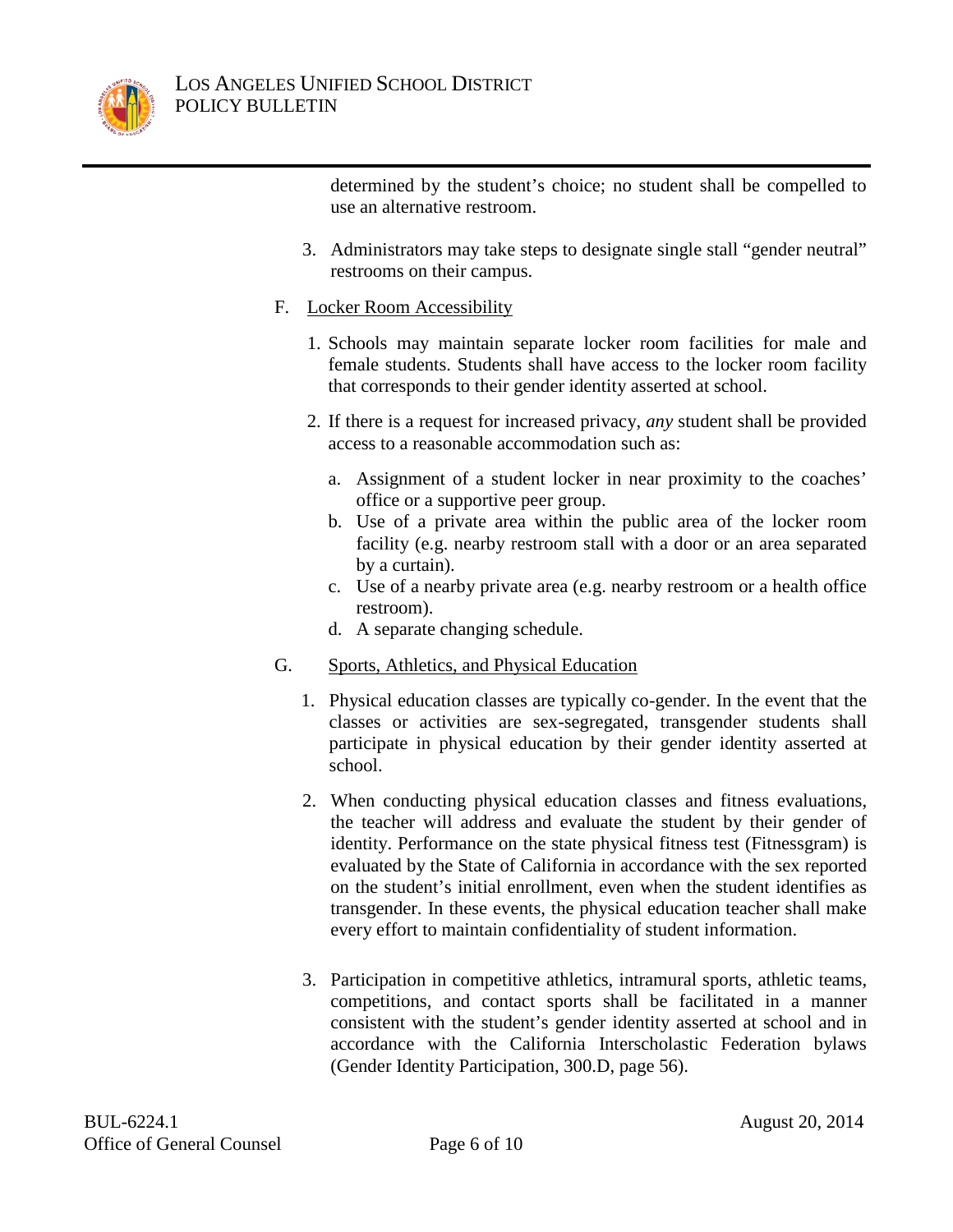

## H. School Activities and Programs

Students have the right to equitable access to activities and programs in their school. Students may not be excluded from participation in, be denied the benefits of, or be subjected to harassment or other forms of discrimination on the basis of gender identity in any program or activity. These activities and programs may include but are not limited to cheer class, homecoming, prom, spirit day, celebrations, assemblies, acknowledgments, after school activities/ programs and all extracurricular activities.

## I. Course Accessibility and Instruction

Students have the right to equitable learning opportunities in their school. Students shall not be required to take and/or be denied enrollment in a course on the basis of their gender identity in any educational and academic program.

## J. Dress Codes/School Uniform Policies

- 1. A school's dress code and school uniform policy shall be genderneutral. Schools cannot enforce specific attire based on gender.
- 2. Students have the right to dress in accordance with their gender identity within the parameters of the dress code, as it relates to the school uniform or safety issues (e.g., prohibiting attire that promotes drugs or violence, or is gang-affiliated).

## K. Student Safety

- 1. School staff must ensure that students are provided with a safe school environment that is free of discrimination, harassment, bullying and/or intimidation.
- 2. School staff and families should work together to resolve complaints alleging discrimination, harassment, bullying and/or intimidation based on a student's actual or perceived gender identity or expression. Complaints of this nature are to be handled in the same manner as other complaints. Consideration should be given as to whether a Sexual Harassment investigation is warranted. [See the "Related Resources" and the "Assistance" sections of this Bulletin and BUL-3349.1 Sexual Harassment Policy (Student-to-Student, Adult-to-Student, and Studentto-Adult, dated August 6, issued by the Office of General Counsel).]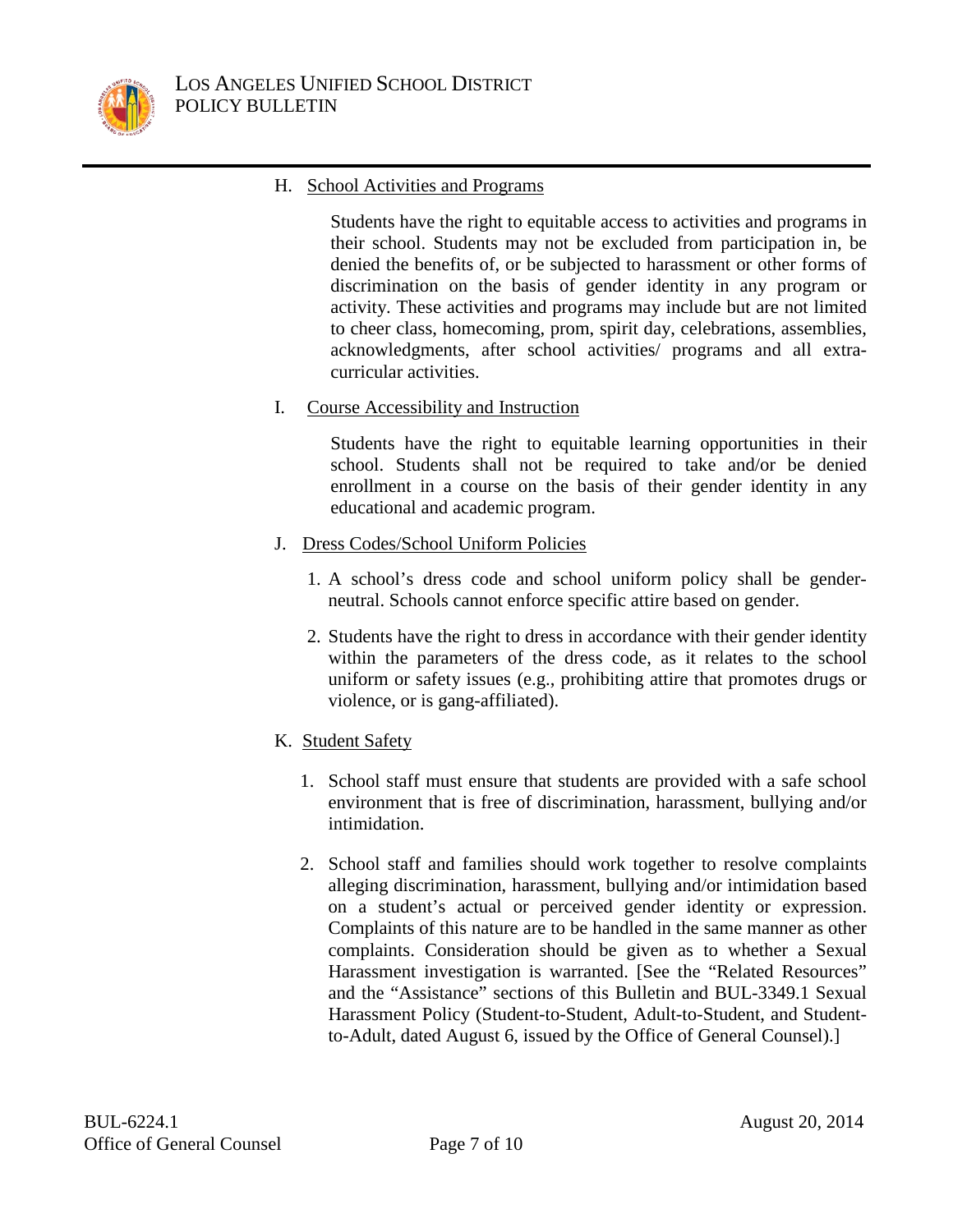

- 3. School staff shall take all reported incidents of bullying seriously and take appropriate measures to ensure that the bullying stops. [See BUL-5212.1 Bullying and Hazing Policy (Student-to-Student and Student-to-Adult)*,* dated September 17, 2012, issued by the Office of the Superintendent].
- 4. School administration shall respond immediately to incidents of discrimination, harassment, bullying and/or intimidation by taking actions that include, but are not limited to the following: a) intervening to stop the behavior; b) investigating and documenting the incident; c) determining and enforcing appropriate corrective actions; and d) monitoring to ensure that the behavior does not reoccur.
- 5. School staff should take all reasonable steps to ensure safety and access for transgender and gender nonconforming students at their school. School staff shall support students' rights to assert their gender identity and expression.
- 6. Students shall not be disciplined solely on the basis of their actual or perceived gender identity or expression.
- 7. Students shall be informed that they have the responsibility to report situations/incidents of discrimination, harassment, bullying and/or intimidation to the designated site administrator or Title IX/Bullying Complaint Manager in cases where they may be a target or witness.
- 8. Students shall be informed of their role in ensuring a school environment that is free from discrimination, harassment, bullying and/or intimidation. Students should consider how others may perceive or be affected by their actions and words.
- **RELATED RESOURCES:** • *Bullying and Hazing Policy (Student-to-Student and Student-to-Adult),* BUL-5212.1, dated September 17, 2012, issued by the Office of the Superintendent
	- *Calendar of Commemorative Dates and Observances,* MEM 5466.3, issued annually by the Office of the Superintendent
	- *Code of Conduct with Students - Distribution and Dissemination Requirement,* BUL-5167.0, dated July 1, 2010, issued by the Office of the Superintendent
	- *Organizing for Crisis Intervention,* BUL-962.1, dated December 7, 2005, issued by the Office of the Chief Operating Officer
	- *Discipline Foundation Policy: School-Wide Positive Behavior Support,* BUL-3638.0, dated March 27, 2007, issued by Educational Services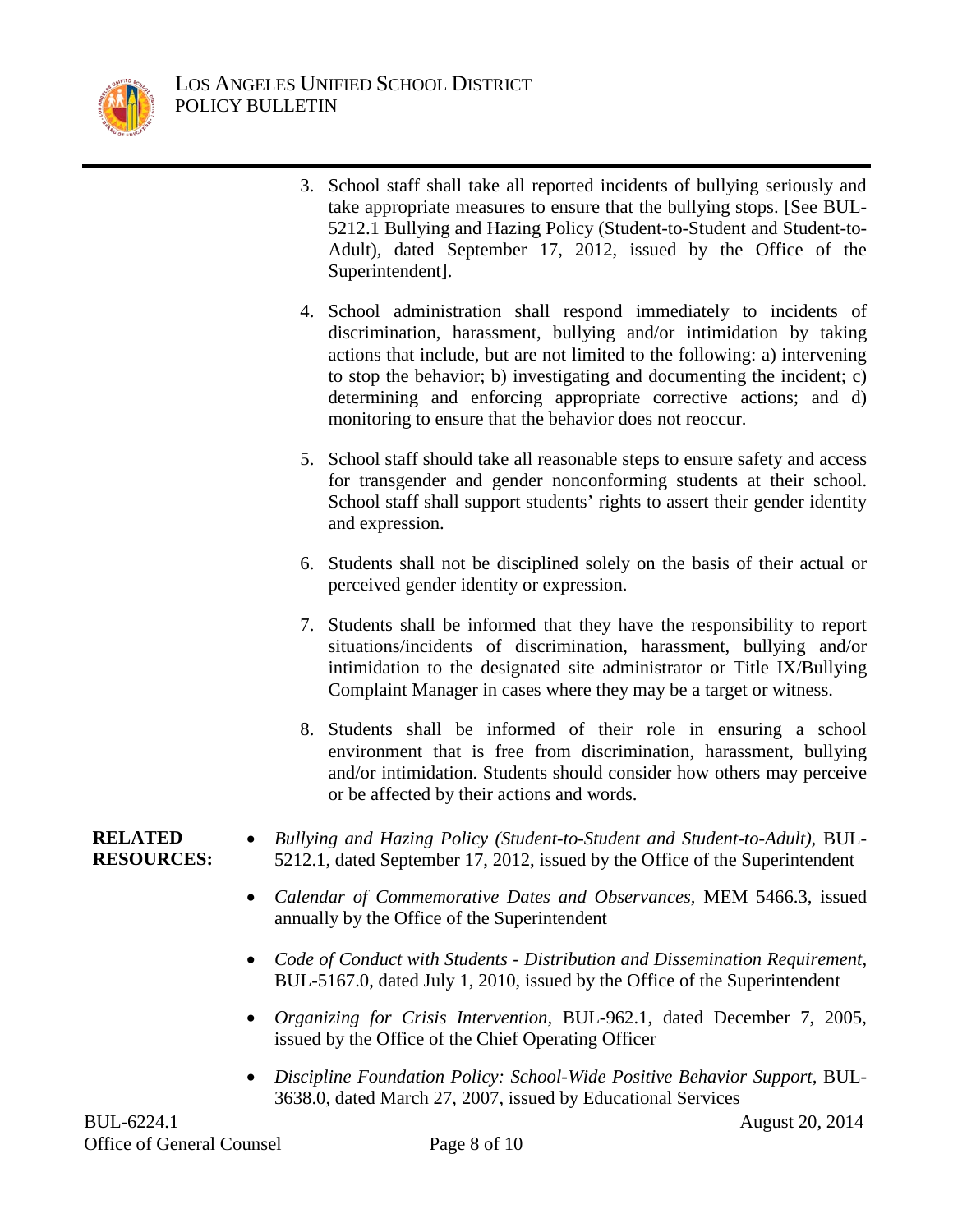

- *Educating for Diversity,* LAUSD Board Resolution, passed March 16, 1992
- *Ethics Policies,* BUL-4748.0, dated May 18, 2009, issued by the Office of the Superintendent
- *Fair, Accurate, Inclusive and Respectful (FAIR) Education Act, BUL-5898.0,* dated October 9, 2012, issued by Office of Curriculum, Instruction and School Support
- *Gold Book,* Los Angeles City Section, California Interscholastic Federation, "Gender Identity Participation", 300.D, page 56, dated July 24, 2013
- *Guidelines for Student Suspensions,* BUL-5655.2, dated August 19, 2013, issued by School Operations
- *Incident System Tracking Accountability Report (ISTAR)*, BUL-5269.2, dated July 10, 2013, issued by School Operations
- *Intra-district Permits and Student Transfers in Elementary and Secondary Schools,* BUL-5347.1, dated June 10, 2013, issued by Office of the Superintendent
- LGBT and Sexual Orientation Anti-Bullying Resolution, LAUSD Board Resolution, passed September 13, 2011
- *LGBT Resource Guide*, dated September 2013, issued by the Educational Equity Compliance Office
- *Name and/or Gender of Pupils for Purposes of School Records*, BUL-5703.2, dated July 17, 2014, issued by Office of Data and Accountability
- *Nondiscrimination Required Notices,* MEM 5818.1 issued annually by the Office of General Counsel
- *Opportunity Transfers (OTs) Policy*, BUL-4478.0, dated December 15, 2008, issued by the Chief Academic Officer
- *Physical Education Programs, Grades K-12*, BUL-2528.1, dated December 21, 2009, issued by Office of Curriculum, Instruction and School Support
- *Responding to and Reporting Hate-Motivated Incidents and Crimes*, BUL-2047.0, dated October 10, 2005, issued by the Office of General Counsel
- *Sex Equity in Physical Education Programs*, BUL-1826.0, dated August 5, 2005, issued by Secondary Instructional Services